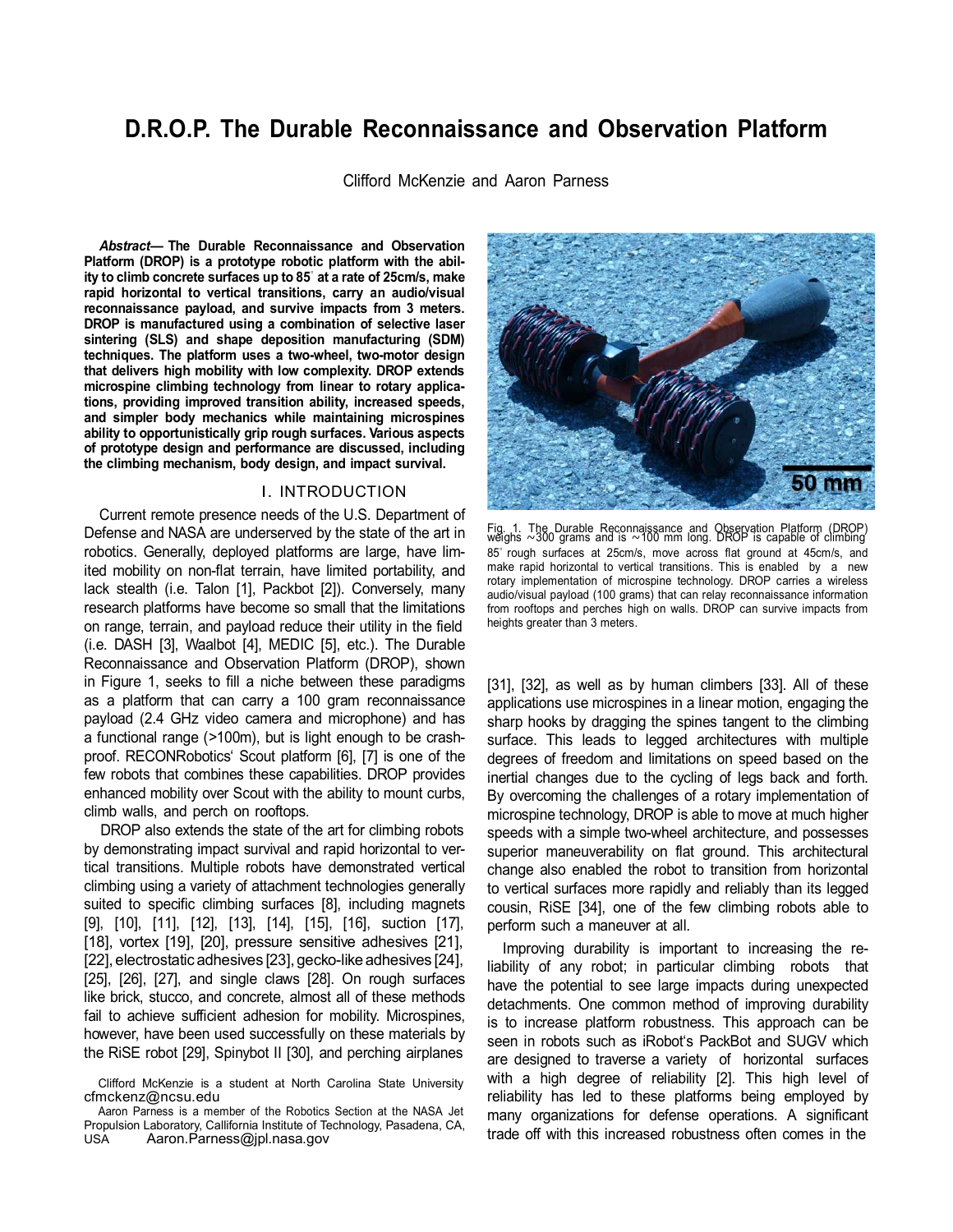| !"#\$%&\$())*+, | $!$ "#\$%& 0#12 -./(+. | 314156**7  |
|-----------------|------------------------|------------|
| $-./(+.$        |                        | $6*($124)$ |

$$
31415 \text{ } \frac{1}{5} + ^* \text{ } 87, 8^* \text{ } 59 \qquad : 1 \text{ } 8 + ^* \text{ } \frac{1}{5} \text{ } 12. 6^{**} \text{ } 7
$$

Fig. 2. Rotary Microspines use the the principles of independent suspensions and probaballistic attachment that were developed for linear microspines, but simplify the kinematics of the robotic implementation. Here, 4 microspine hooks are shown arrayed on a Rotary Microspine, each attached by a thin, stretchable, C-shaped flexure. Multiple holes in the frame allow arrays of Rotary Microspines to be configured at different angles with respect to neighboring Rotary Microspines.

form of large gains in mass. Therefore, this approach is not desirable for improving the durability of climbing robots, which are inherently sensitive to total mass. Other robots display improved durability by increasing shock absorption or by decreasing mass, which can greatly reduce forces on the robot during impacts. Examples of platforms which rely on shock absorption include RECONRobotics' Scout platforms [6]. These robots have also proven useful in defense and police applications because their small size and durable construction allows them to be easily implemented in a variety of ways. A quintessential example of a robot that uses mass reduction to improve durability is UC Berkley's DASH. DASH is a legged, crash-proof robot weighs only 16 grams that is capable of surviving falls at terminal velocity [3].

DROP incorporates facets of all of these platforms. The DROP project's main goal is to create a robot that is lowcost, lightweight, durable, and capable of high mobility, including vertical climbing and all horizontal/vertical transitions. DROP is built to carry an audio/visual payload to provide a remote presence for its operator, and is being developed for aerial deployment via UAV or ground deployment via UGV or human operator. Using shape deposition manufacturing (SDM), selective laser sintering (SLS), and rapid, iterative, prototyping techniques, a proof of concept platform was built with a new microspine climbing mechanismand an impactresistantbodydesign.This teleoperated robot represents the first step towards fulfilling the DROP projectgoal.

# II. DESIGN

A two-wheeled design was used to create the first DROP platform since it allowed the robot to be produced and assembled quickly and lowered the complexity and associated weight of the robot. This architecture has been successfully implemented in robots such as JPLs AXEL [35] and RECONRobotics' Scout, although it is not often implemented in climbing robots. The simplified, design-andbuild quickly approach also freed researchers to concentrate on the developmentof the microspine climbing mechanism.

### *A. Climbing Mechanism*

Inspired by climbing insects and spiders, microspine technology uses arrays of 10s to 1000s of independent sharp steel hooks to grip microscopic asperities (bumps, holes, and slopes) on rough surfaces [36], [37]. Microspines can attach to porous, often dusty surfaces such as stone, wood, and concrete where other attachment mechanisms fail. Microspines require no power to maintain grip, are compact, and lightweight. Therefore, they are a logical choice for a lightweight platform designed to operate in a wide range of natural and manmade environments. On DROP, microspines are incorporated in a completely new manner that allows climbing without complex mechanics or controls, allows for rapid ground travel, and easily transitions from horizontal to vertical surfaces.

All previous microspine applications have used a linear engagement and disengagement motion. DROP was developed around a rotary motion that uses a new circular configuration of microspines that provide continuous engagement with the climbing surface. Similar to other microspine climbing mechanisms, rotary microspines use a suspension feature that enables each microspine hook to engage the surface independent of adjacent hooks, and allows it to remain engaged through a large range of motion as the rotary microspine spins. Figure 2 shows the fourth iteration of the rotary microspine design. *∼*40 rotary microspines are arrayed at varying angles on the DROP prototype, producing secure engagement and making climbing possible.

The primary consideration when designing rotary microspines was the engagement angle of the microspine hook with respect to the climbing surface, denoted as theta in Figure 3. An engagement angle of between 30*◦* and 45*◦* is preferable to maximize the ratio of climbing force  $(F_c)$  to adhesion force (*Fa*) [28] . Because the motion of the rotary microspine results in a continually changing hook angle, the overall design of the climbing mechanism was greatly influenced by the need to constrain the hook engagement angle. Setting *θ* = 30*◦* and *lt* and *h* such that the maximum rotation of the hook housing is limited to 15*◦* created the desired range of hook angle of between 30*◦* and 45*◦* throughout the rotation of the rotary microspine. The rotation of the rotary microspine disengages the hook from the surface by applying a force through the main flexure that rotates the hook housing, causing a decrease in hook angle theta and eventual release.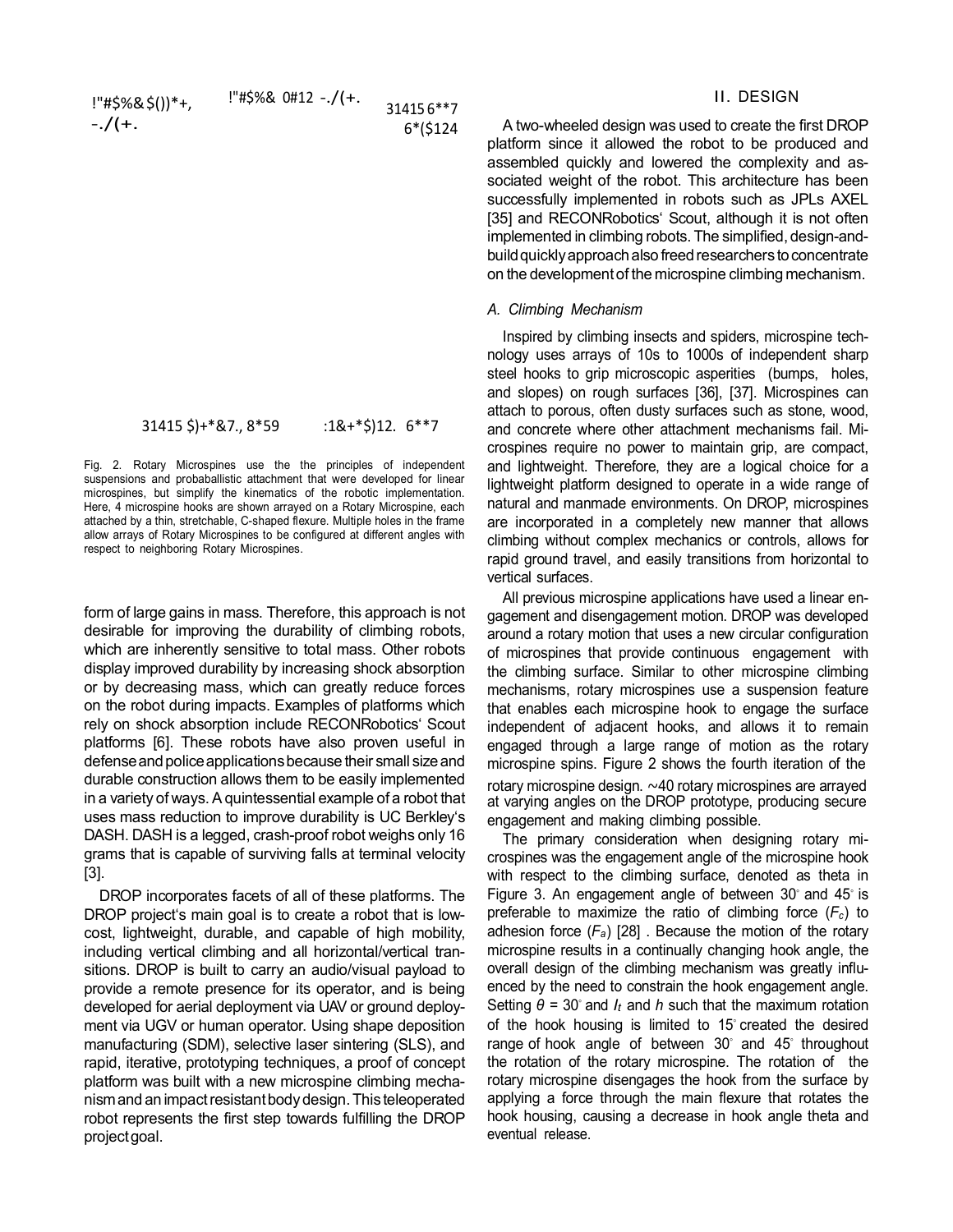

Fig. 3. Free Body Diagram of a Rotary Microspine. The Rotary Microspine was designed for a hook engagement angle of *θ* = 30*◦* . As the rotary microspine spins, the hook will disengage naturally, being pulled away by the flexure.

The use of a two wheeled design, not often used in climbing robots, creates a unique set of criteria which needed to be accounted for in the body design (Figure 4). Two criteria needed to be met for climbing to occur:

$$
F_{a,max} \geq F_r \tag{1}
$$

$$
F_c > F_{mg} \tag{2}
$$

The torque exerted by the motors causes the tail of the robot to rotate into the surface being traversed. Without this reaction,  $F_r$ , the body of DROP would spin freely in place. During climbing, however, this reaction force has the potential to pitch the robot off the climbing surface. The length of the body, *lt*, and the radius of the microspine sprocket, *r*, were adjusted to account for this and provide a balance of horizontal and vertical mobility.

Expanding *Fr* in Equation 1, Equation 3 displays the inverse relationship that exists between the maximum adhesion force generated by the microspine hook, *Fa,max*, and the body length, *lt*.

$$
F_{a,max} \geq ([F_{mg} * r + T]/l_t)
$$
 (3)

Increasing the body length, *lt*, improved climbing by virtue of reducing the necessary adhesion force, but inversely impacted turning ability and ground travel. While the radius of the microspine sprocket has an effect on the reactions seen on the tail,  $F_r$ , it was more important in determining the climbing force produced by the microspine hook, *Fc*. Eq. 2 can be rewritten to show this relationship:



Fig. 4. Free Body Diagram of DROP. Using a wheeled configuration of microspines presents new challenges in body design. The tail length presents a design tradeoff between the induced pitchback moment that is produced at the hook and the maneuverability on flat ground and through transitions.

$$
[T/r] > F_{mg} \tag{4}
$$

Future iterations will largely address these design considerations of the body to improve performance by reducing the pitchback moment reflected to the spines during climbing.

Rotary microspines were designed to maximize the likelihood of hook engagement, transfer the load to the robot appropriately, and prevent tangling or fouling of the hook elements during repeated use. Flexure shape and stiffness were improved through empirical testing using groups of 5 or 10 rotary microspines on a vertical test apparatus with linear slides for repeatability. The side-by-side arrangement and angular variation of the rotary microspines were determined in a similar fashion. For initial prototyping, two materials were considered for the flexure segments, one of hardness Shore 20A and the second of hardness Shore 60A. Testing of several iterations of sprocket designs resulted in the selection of flexures of shore 60A hardness and the design shown in Figure 2. Using this rotary microspine design, several sideby-side arrangements were tested to reduce issues such as entanglement and twist. Entanglement was the tendency of hooks to extend and engage adjacent hooks, greatly hindering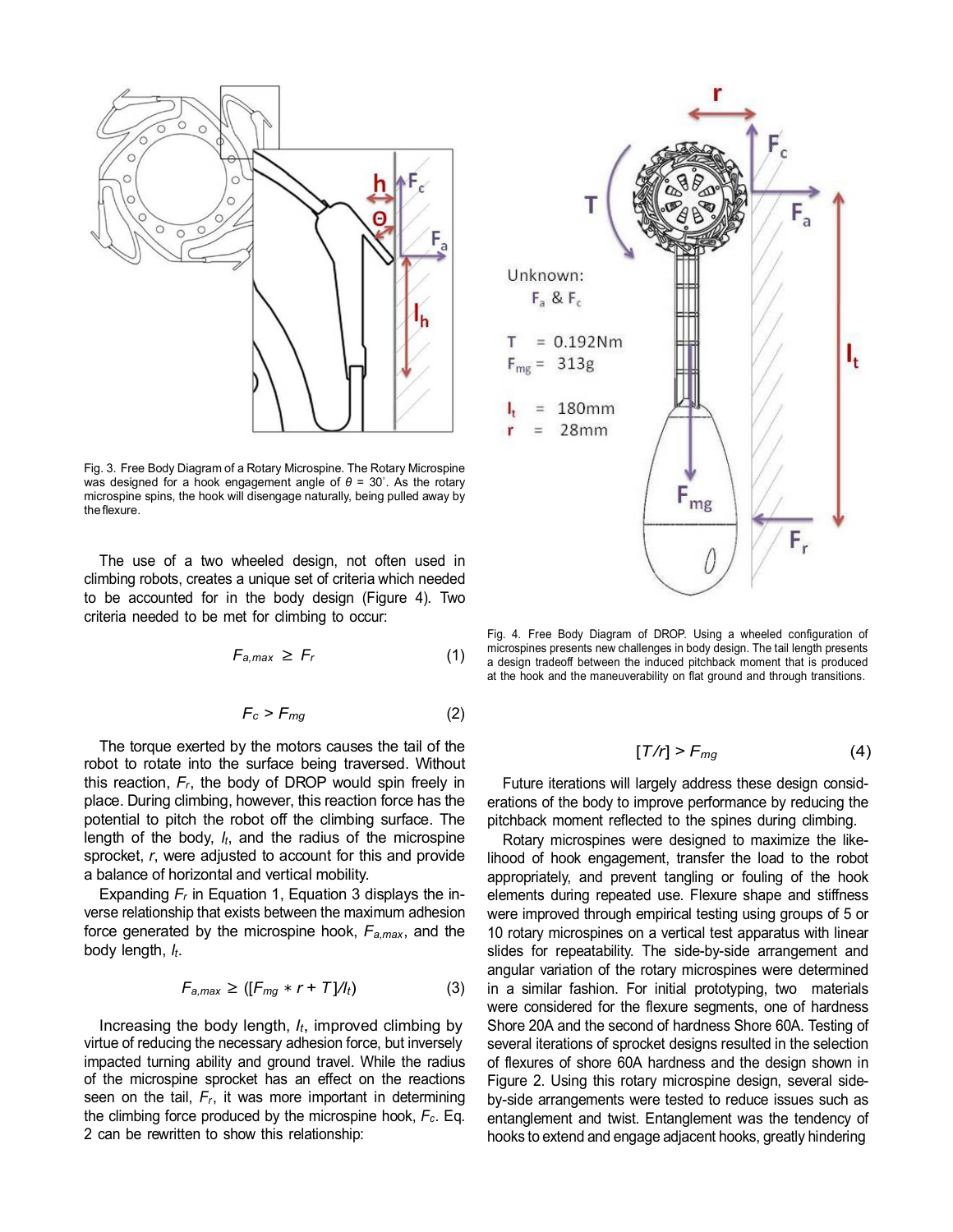

Fig. 5. The body of DROP was designed to be modular and durable. High impact resiliency plastic (via SLS) and flexible elastomeric material (via SDM) were used to create a durable body, with extra damping around critical electrical connections. Flexures were also inside the body to reduce the peak accelerations seen by the motors during impact.

the probability of engagement with the climbing surface. Twist was the tendency of the hook housing to rotate out of the plane of the sprocket. This effectively eliminated any possibility of engagement as the hook would often end up parallel to the surface instead of in the desired perpendicular orientation. These issues were resolved through the combination of an exaggerated support flexure, the C-shaped segment at the top of the hook housing in Figure 2, and by the inclusion of dividers between each sprocket to constrain the motion of the hook housing to the plane of the sprocket.

# *B. Body*

The body of DROP merges structural elements necessary for vertical climbing with impact resistant features and compliance. The main sections of the body are radially symmetric and allow impacts to be absorbed similarly regardless of the orientation of DROP during impact. The body is constructed from materials that are lightweight and durable and features multi-material construction. The strategic use of impact dampening materials, such as polymers in the Shore 20A-60A hardness range, serves to reduce the impact forces seen by the motor coupler, electronic controls, and audio/video payload, those parts most susceptible to impact failure.

The body of DROP is constructed from a selective laser sintered (SLS) high-elongation polyamide-based material, which can be produced quickly, cheaply, and features high impact strength. The body is divided into two main components: a central section, which houses the motors, and a tail section which contains the batteries, RF receiver, and microprocessor unit, seen in Figure 5. The center and tail electronics are connected by the tail itself, which features alternating sections of SLS material and a polymer of Shore-60A hardness. These alternating sections of hard and soft material operate like the vertebrae in a spine, allowing the tail to bend and twist relative to the central section. Since they

are not rigidly connected the two sections are capable of absorbing impacts independently and the tail aids in absorbing impacts via its capacity to deform. Future tail designs may include tendon-like cables that would provide anisotropic stiffness in different bending directions, and could be used to actuate the tail for certain behaviors.

#### *C. Electronics*

DROP's controls are simple and direct. Two motors provide sufficient torque for the robot to climb at a weight of up to 400g (the 300 g robot plus up to 100 g of payload). An ATmega328 microcontroller is used to control the motion of the robot, making it possible to accurately command the rotation of the rotary microspines depending on remote user or sensor input. A hybrid open-loop control architecture used one set of gains at low throttle for controlled climbing, and another set of gains at high throttle for high speed ground travel. Using this controller also makes it easy to expand the sensor and control features of DROP during future research. A 7.4V, 180mAh LiPo battery pack provides DROP with approximately 20 minutes of mission life. DROP can accommodate 720 mAh battery packs that provide more than 1 hour of operation, but this extended mission life is at the expense of climbing speed due to the increased weight. The current prototype uses a 2.4 GHz off the shelf nanny-cam as the audio/visual payload. This proof of concept payload streams information to a desktop computer in the laboratory independent of the operator, and is not intended to represent the state of the art in camera or microphone technology.

# III. RESULTS

The current DROP prototype has the ability to transition from horizontal to 90<sup>*®*</sup> vertical surfaces, travel at a ground speed of 45cm/s, climb concrete faces up to 85*◦* at 25 cm/s, and survive impacts from 3 meters. The platform can turn in place on flat ground and can travel at headings up to 20*◦* off of vertical on walls. A related video submission shows these achievements.

Horizontal to vertical surface transitions were achieved with a high degree of repeatability, see Figure 6. These transitions were possible at a variety of speeds, including full throttle. Transitions from vertical to horizontal, however, were only partially successful with the current body design. The mass of the controls at the end of the tail in conjunction with the stiffness of the tail prevented DROP from moving its center of mass over the lip of the wall to transition onto the roof. A softer tail, lighter controls, or higher torque motors will address this issue.

The climb speed on an 85*◦* inclined surface of 25cm/s is more than 5x that of RiSE (4cm/s) [29] and more than 10x that of Spinybot (2.3cm/s) [30]. The 45cm/s ground speed of DROP is also a rate unseen in other microspine climbing robots. DROP displayed high maneuverability on horizontal surfaces with the ability to turn in place (turning radius of 0) and overcome small obstacles with ease.

Preliminary impact testing was performed by driving DROP off of a one story rooftop. The platform survived these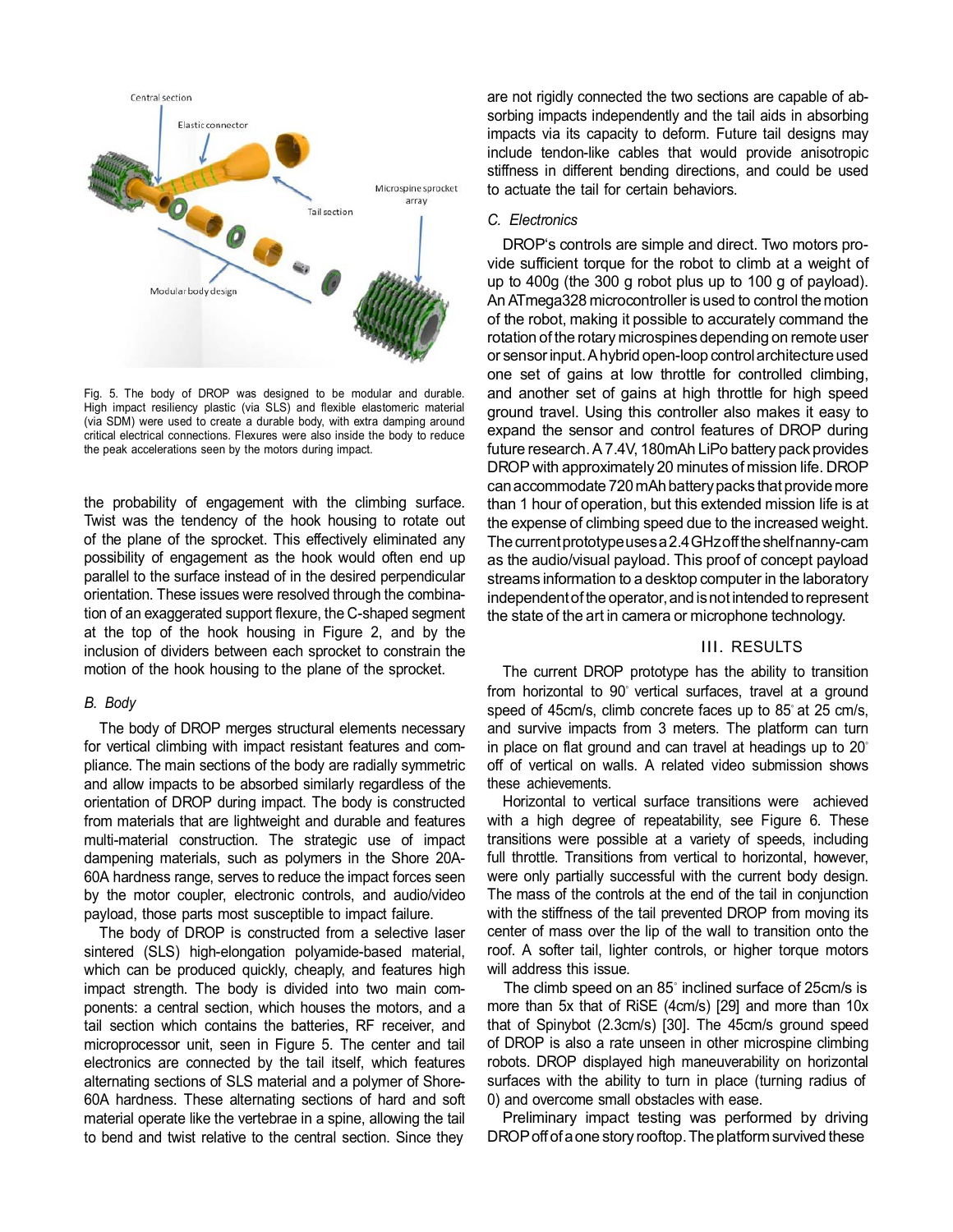

Fig. 6. DROP makes reliable horizontal to 90*◦* vertical surfaces in less than 2 second. A sequence of this transition onto a cinder block test wall is seen here, chronologically from left to right.

falls of 3 m, and was also thrown from the ground onto the roof to demonstrate one potential deployment strategy. From higher rooftops, DROP failed consistently with a crack to the unprotected edge of the plastic coupling between the motors and the rotary microspines. Redesigned couplers with additional protective damping material are currently in fabrication, and should improve impact resiliency.

# IV. DISCUSSION

This paper introduced the first prototype of DROP, a small two-wheeled reconnaissance robot designed for fast traverse of both horizontal and vertical rough surfaces, and the corresponding transitions. DROP has several potential applications including use as a remote presence for disaster relief efforts, in combat scenarios for the military, and for commercial inspection of concrete structures like dams and buildings.. The ability to be transported easily and deployed rapidly makes this robot ideal for many situations where time and space are at a premium. With improved impact resistance, the ability to deploy DROP from the air would allow wide scale dispersal patterns that could generate 3d maps of urban environments, or perform extended perch and stare missions. Future versions of DROP may also be relevant for space exploration, serving as daughter payloads to larger, MSL-class rovers extending the types of terrain a mission could examine without jeopardizing the main rover.

DROP extends the state of the art in climbing robots by demonstrating rapid transitions from horizontal to vertical surfaces and improving climbing speeds on near-vertical inclines (85*◦* ). These transitions are an important part of creating a useable robot that has functionality in real world scenarios. Achieving near vertical climbing using a wheeled design has been accomplished in other robots (magnetic, adhesive); however, none of the robots using this design are capable of climbing concrete, brick, or stone surfaces. Future versions will address the issues in the interaction between the tail and rotary microspines that currently limits the climbing capability to 85*◦* .

The combination of size and durability exhibited by DROP fills an underserved niche in reconnaissance robots. DROP, like RECONRobotics Scout, is able to operate over a useful range of *>*100 meters and is light enough to survive the impacts of being deployed by throwing or dropping. Being

able to carry an audio/visual payload of *∼*100g on both horizontal and vertical surfaces and surviving modest impacts will allow future versions of DROP to collect high quality surveillance data from discreet perches on rooftops or high on walls, exceeding the performance of Scout, which cannot climb over curbs or maneuver on vertical surfaces.

## V. ACKNOWLEDGMENTS

The research was carried out at the Jet Propulsion Laboratory, California Institute of Technology, under a contract with the National Aeronautics and Space Administration. Copyright 2011 California Institute of Technology. Government sponsorship acknowledged. The author additionally thanks the Jet Propulsion Laboratory Office of the Chief Scientist and Chief Technologist for their support of this work and the North Carolina Space Grant for supporting undergraduate student participation.

#### **REFERENCES**

- [1] [Http://www.qinetiq-na.com/products-talon.html.](http://www.qinetiq-na.com/products-talon.html)
- [2] [Http://www.irobot.com/gi/ground/510](http://www.irobot.com/gi/ground/510) PackBot/.
- [3] P. Birkmeyer, K. Peterson, and R. Fearing, "Dash: A dynamic 16g hexapedal robot," *IEEE International Conference on Intelligent Robotos and Systems*, 2009.
- [4] M. Murphy, W. Tso, M. Tanzini, and M. Sitti, "Waalbot: An agile small-scale wall climbing robot utilizing pressure sensitive adhesives," *IEEE International Conference on Intelligent Robotos and Systems*, 2006.
- [5] N. Kohut, A. Hoover, K. Ma, S. Baek, and R. Fearing, "Medic: A legged millirobot utilizing novel obstacle traversal," *IEEE ICRA*, 2011.
- [6] [Http://www.reconrobotics.com/products/military](http://www.reconrobotics.com/products/military)\_recon-scout XT.cfm.
- [7] M. Barnes, H. Everett, and P. Rudakevych, "Throwbot design considerations for a man-portable throwable robot," *Proceedings of SPIE Unmanned Ground Vehicle Technology VII*, 2005.
- [8] M. Silva, F. Machado, and J. Tar, "A survey of technologies for climbing robots adhesion to surfaces," 2008.
- [9] S. Jensen-Segal, S. Virost, and W. Provancher, "Rocr: Dynamic vertical wall climbing with a pendular two-link mass-shifting robot," *Robotics and Automation*, Jan 2008.
- [10] Z. Xu and P. Ma, "A wall-climbing robot for labelling scale of oil tank's volume," *Robotica*, Jan 2002.
- [11] L. Kalra and J. Gu, "An autonomous self contained wall climbing robot for non-destructive inspection of above-ground storage tanks," *Industrial Robot: An International Journal*, Jan 2007.
- [12] W. Shen, J. Gu, and Y. Shen, "Permanent magnetic system design for the wall-climbing robot," *Applied Bionics and Biomechanics*, Jan 2006.
- [13] C. Balaguer, A. Gimenez, and J. Pastor, "A climbing autonomous robot for inspection applications in 3d complex environments," *Robotica*, Jan 2000.